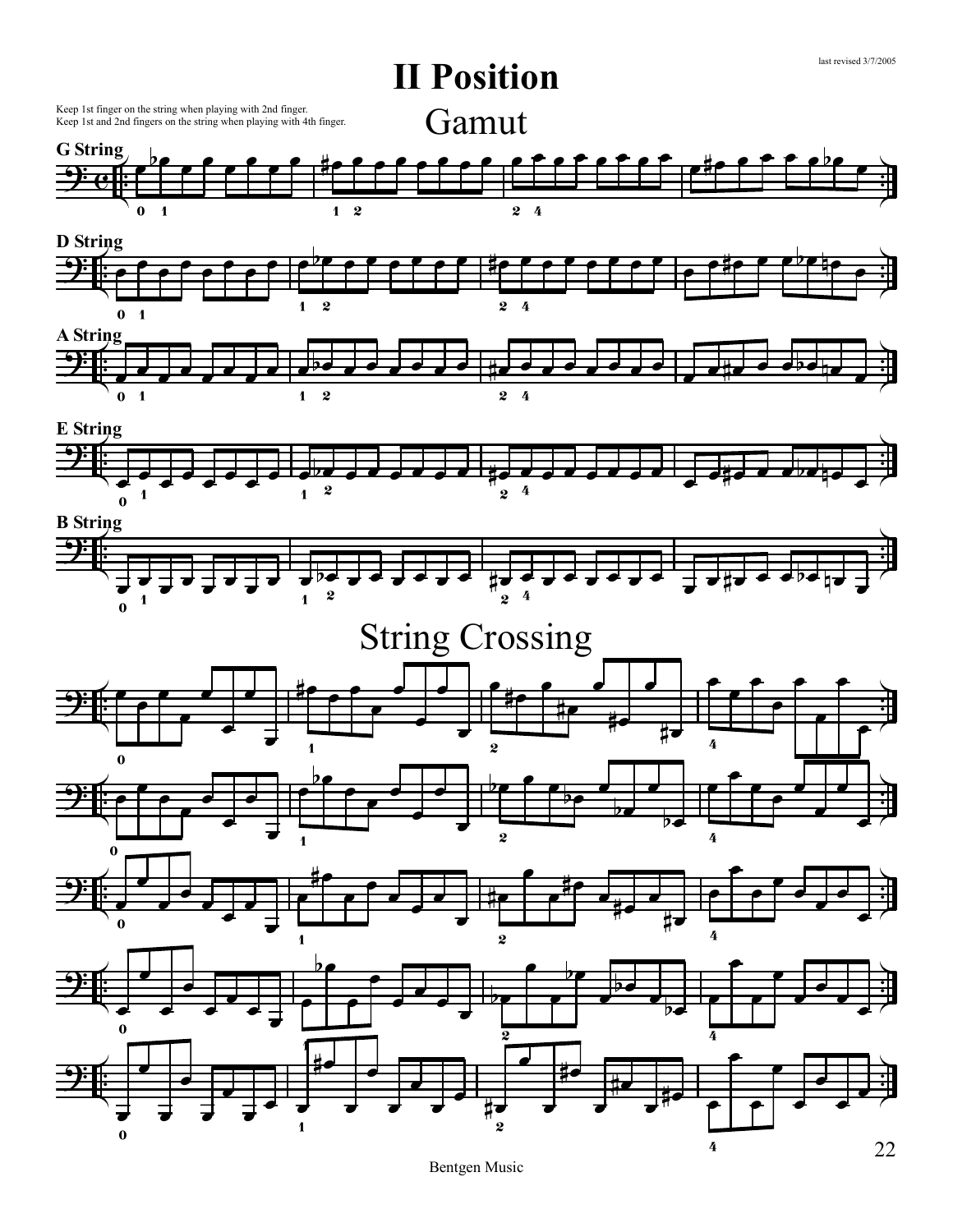

Replace 4th finger with 1st finger on upward shifts. Replace 1st finger with 4th finger on downward shifts.



Replace 4th finger with 1st finger on upward shifts. Replace 1st finger with 4th finger on downward shifts.

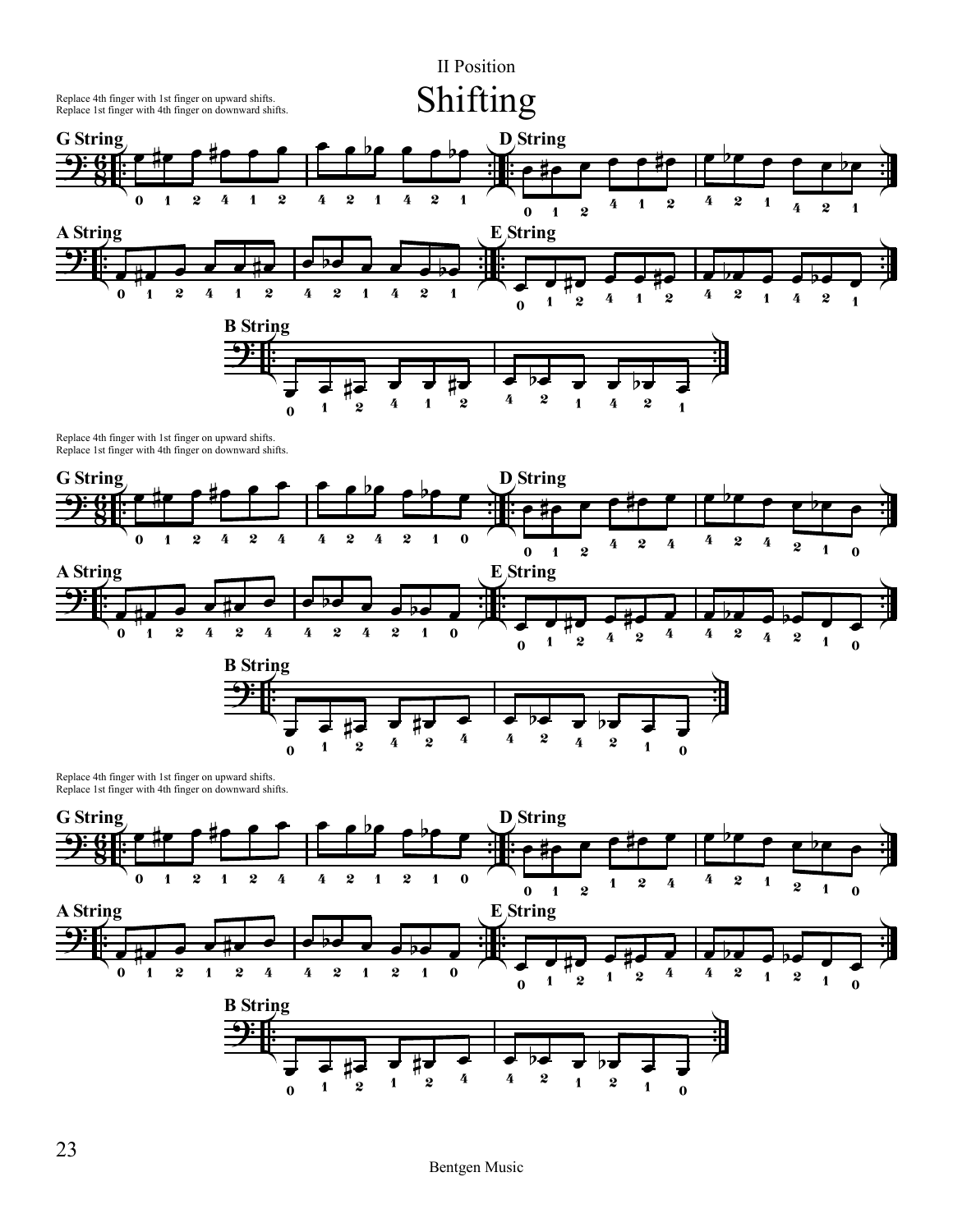## II Position Diatonic Shift



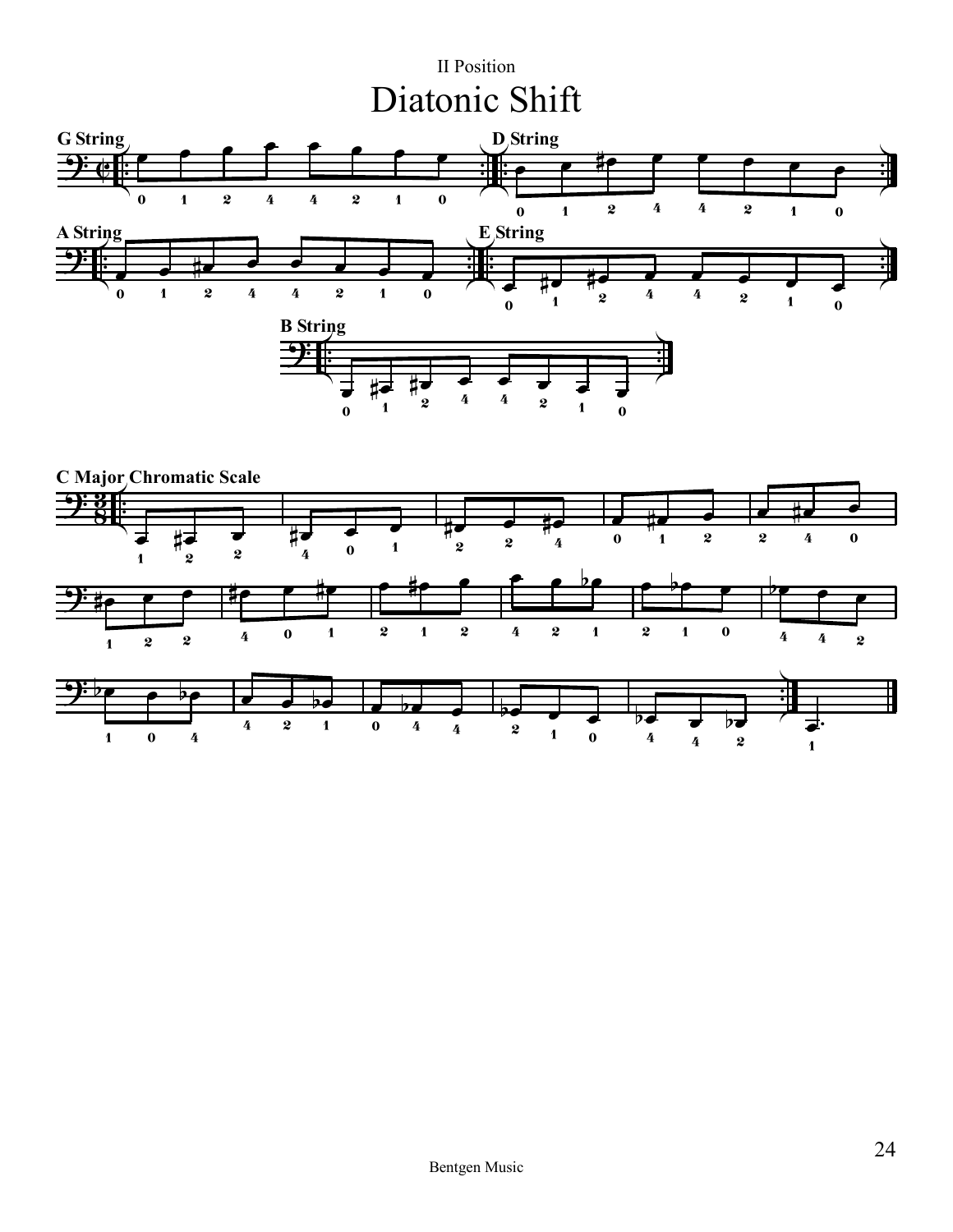Play scale and exercise with both sets of fingerings. Use bowings on page 1.

II Position

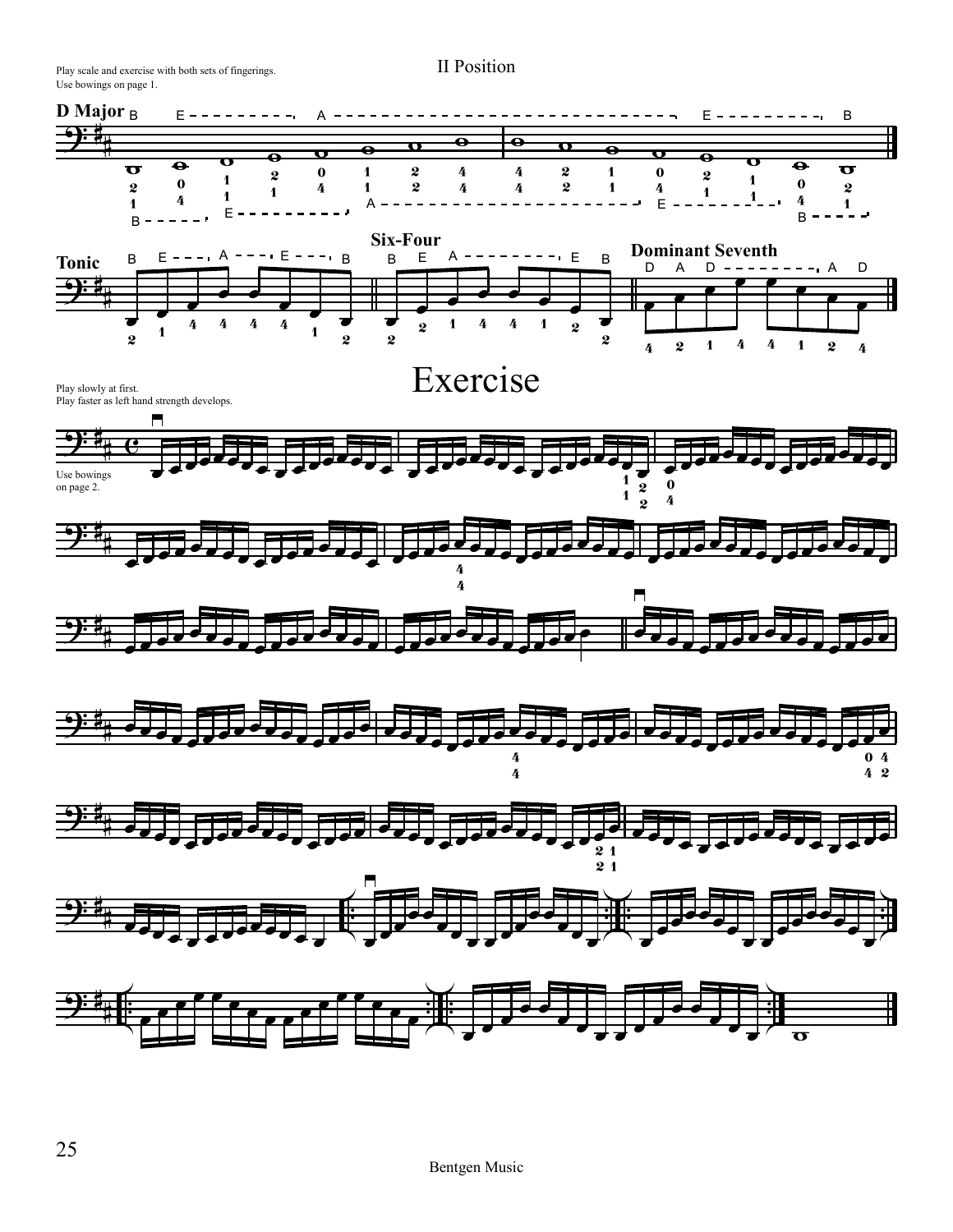Play scale and exercise with both sets of fingerings.

II Position

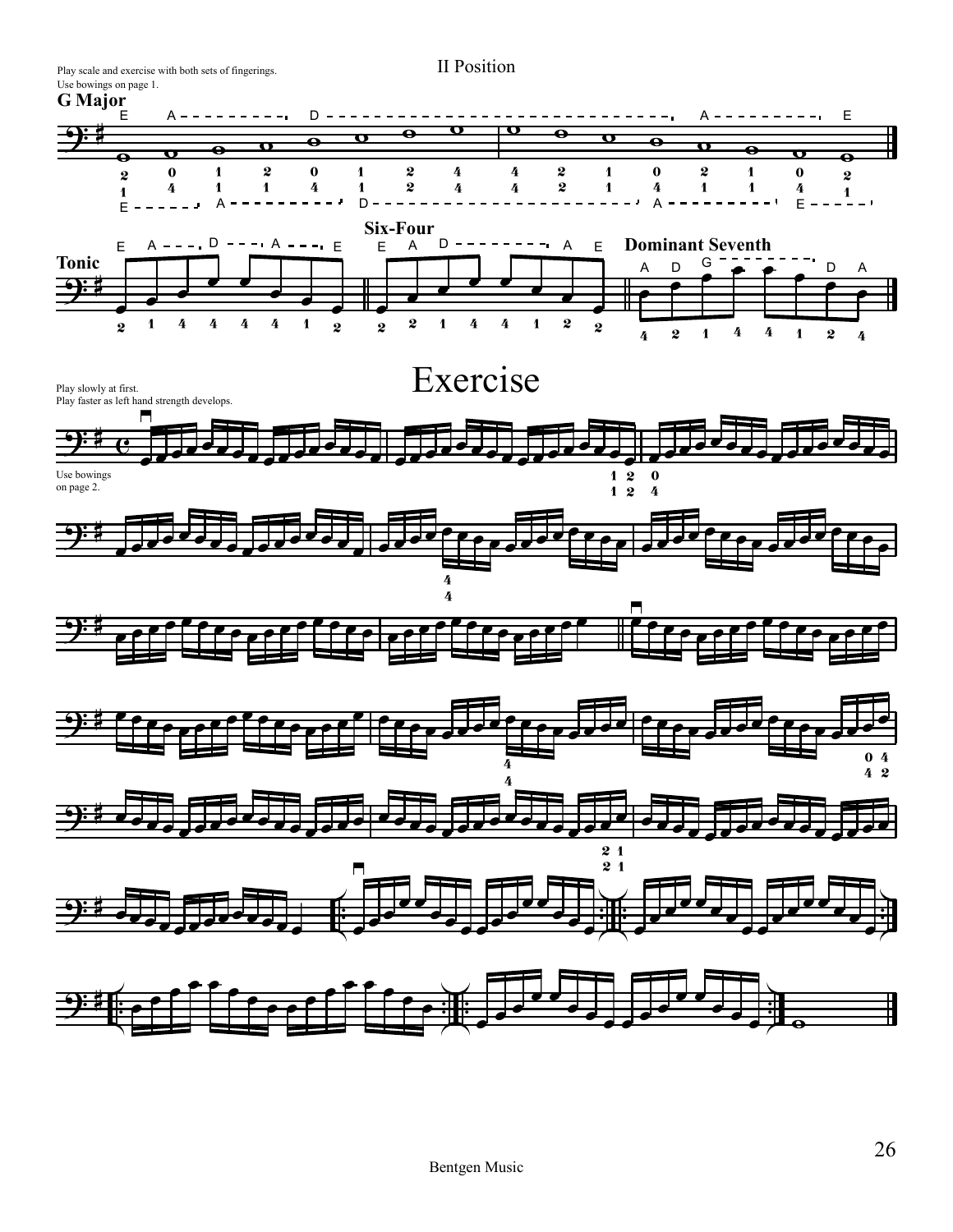